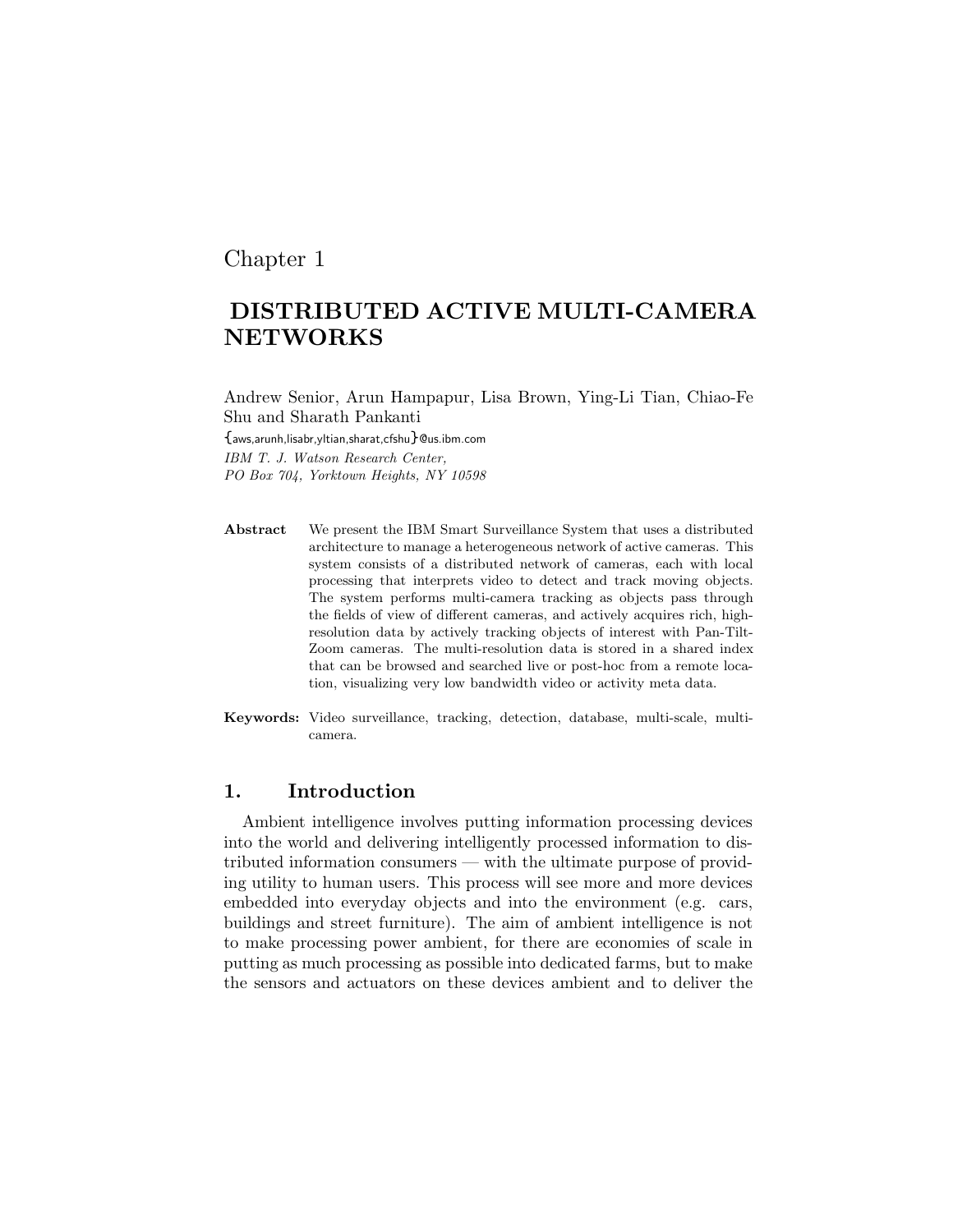power of information processing ubiquitously. Efficiencies of communication necessitate the processing power and thus the intelligence itself being local to the sensors and actuators and thus equally ambient.

#### 2. Sensing modalities

As myriads of small, specialized computing devices are deployed in the world, we see them becoming markedly different from the traditional computing paradigm of a processor box with invariable user interface components of a visual display screen, mouse and keyboard. While many specialist sensors will be developed — to detect biological agents, cosmic rays and the like, or perhaps to assist environmental regeneration by controlled release of nutrients or organisms- it is likely that a huge proportion of the devices that will be deployed will be for the purposes of interacting with humans. These sensors will be a mix of active detecting communication directed at them by "users"— and passive sensing activity that is taking place within range.

Vision, we argue, is a very important sensing modality for both kinds of sensors. Vision provides a rich source of information about the worldand each sensor is able to receive data from a relatively long range. Vision can tell us about the shape of the world (from stereo and from a wide range of other cues), and is sufficient for identifying people (particularly face recognition, but also gait, ear shape and lip motion [2]). Vision can also capture a wide range of human communication (writing, facial expression, gesture, and body language, even lip-reading [8]). In interacting with people, vision is particularly important because it is the predominant modality through which most humans acquire information, and it is useful and in some cases necessary for machines to "see the world as we see it".

Sound is an important complementary sensing modality that is very rich source of information when sensing human activity, because of the importance of speech for human communication, and because of its omnidirectionality. As microphone arrays, beamforming and source separation techniques improve, sound signal aquisition is improving in range and quality.

An expanding host of other sensing modalities is available, sensing motion, position, orientation, electric, magnetic and gravitational fields, atmospheric chemicals, and biological agents.

The acquisition of this data provides a challenging fusion problem in creating, and visualizing a rich, multi-modal model of the world. However the complementary problem of filtering this torrent data down to extract the interesting facts that can be usefully acted upon or are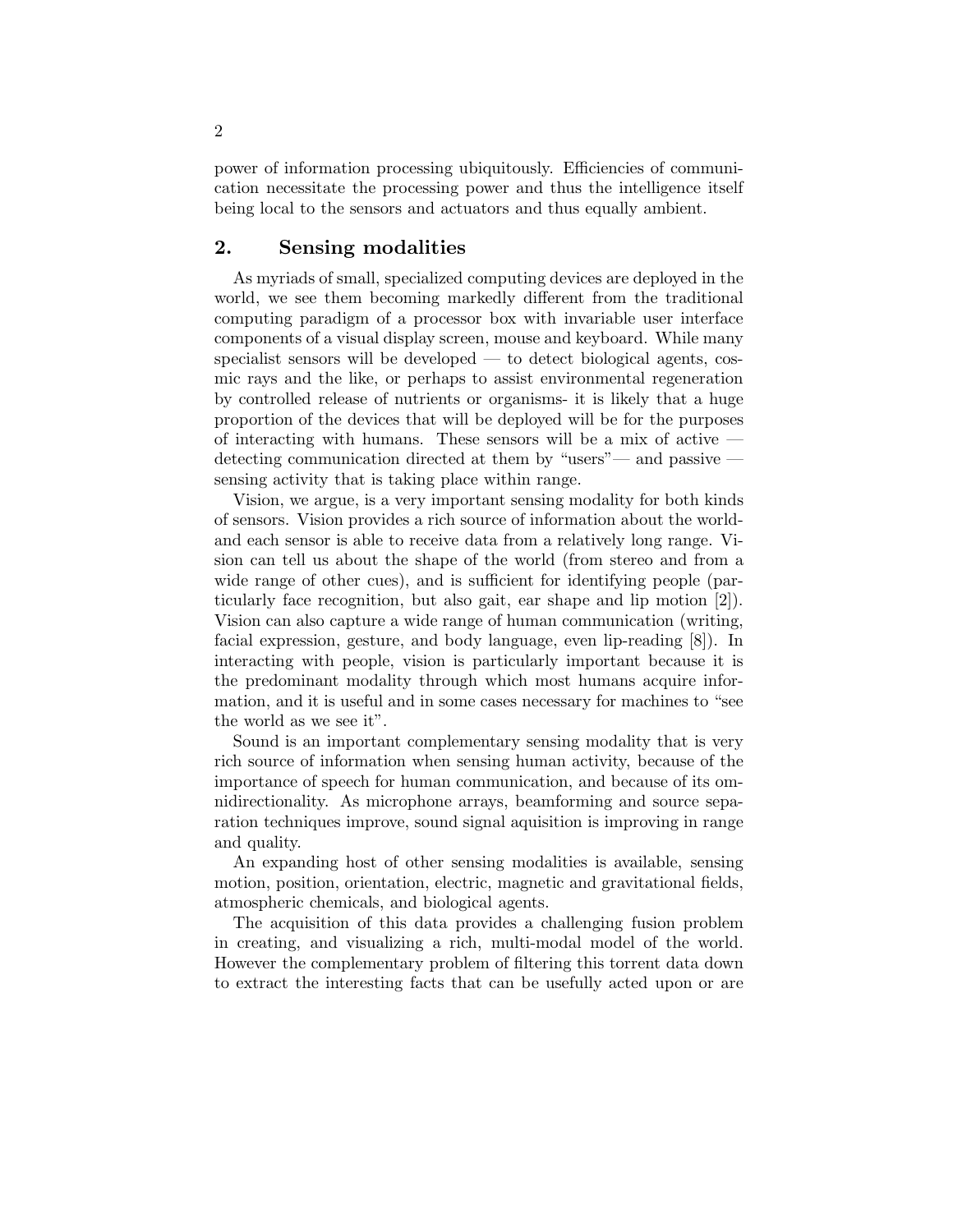worth storing, then delivering the information to mobile users, provides a greater, Ambient Intelligence, challenge

#### 3. Vision for Ambient Intelligence

Because of the importance of vision, as a rich source of passivelyavailable, informative data about the world, as discussed above, we concentrate on vision as a modality for sensing. This modality is particularly useful as a method of building up an understanding of the world for an ambient intelligent system, though it is naturally most powerful when combined with many other sensing modalities. The use of vision is also driven by the growing demand for, and feasibility of, practical systems for visual understanding of the world, particularly in the domain of visual surveillance.

Visual surveillance is an interesting domain inherently suited to ambient intelligence. Conventional surveillance systems have networks of cameras (now beginning to number in the thousands at large installations such as airports) distributed over a wide area. The video from these cameras has traditionally been centralized in a single control room where the video is recorded and observed by a small number of security guards. It is well known that security guards quickly lose alertness when facing banks of monitors displaying empty scenes. The potential for a relentless watcher of every single channel of video with perfect recall has driven the development of intelligent systems tracking objects in surveillance video. Increasingly there is also a demand to acquire such data from mobile platforms (say police cars) and deliver the intelligence sogathered to a range of heterogenous, dispersed and often mobile devices. The vast quantity of data and the expense of cabling already encourages the distribution of the intelligence, putting the processing near the cameras, and only broadcasting the relatively low-bandwidth information of interest to a central repository.

Having started to process surveillance video with computers, a whole range of further possibilies soon emerges. Several cameras in a given installation will be able to view the same area or at least the events in the view of one camera will correllate with the events seen by another — at the very least in the form of the same people or vehicles being seen more than once. It is clear that a richer understanding of the goings-on in a surveillance site can be achieved by integrating the data from multiple cameras. With multiple cameras comes a better, threedimensional understanding of the world. People and vehicles can be tracked not just for short, unrelated timespans, but continuously over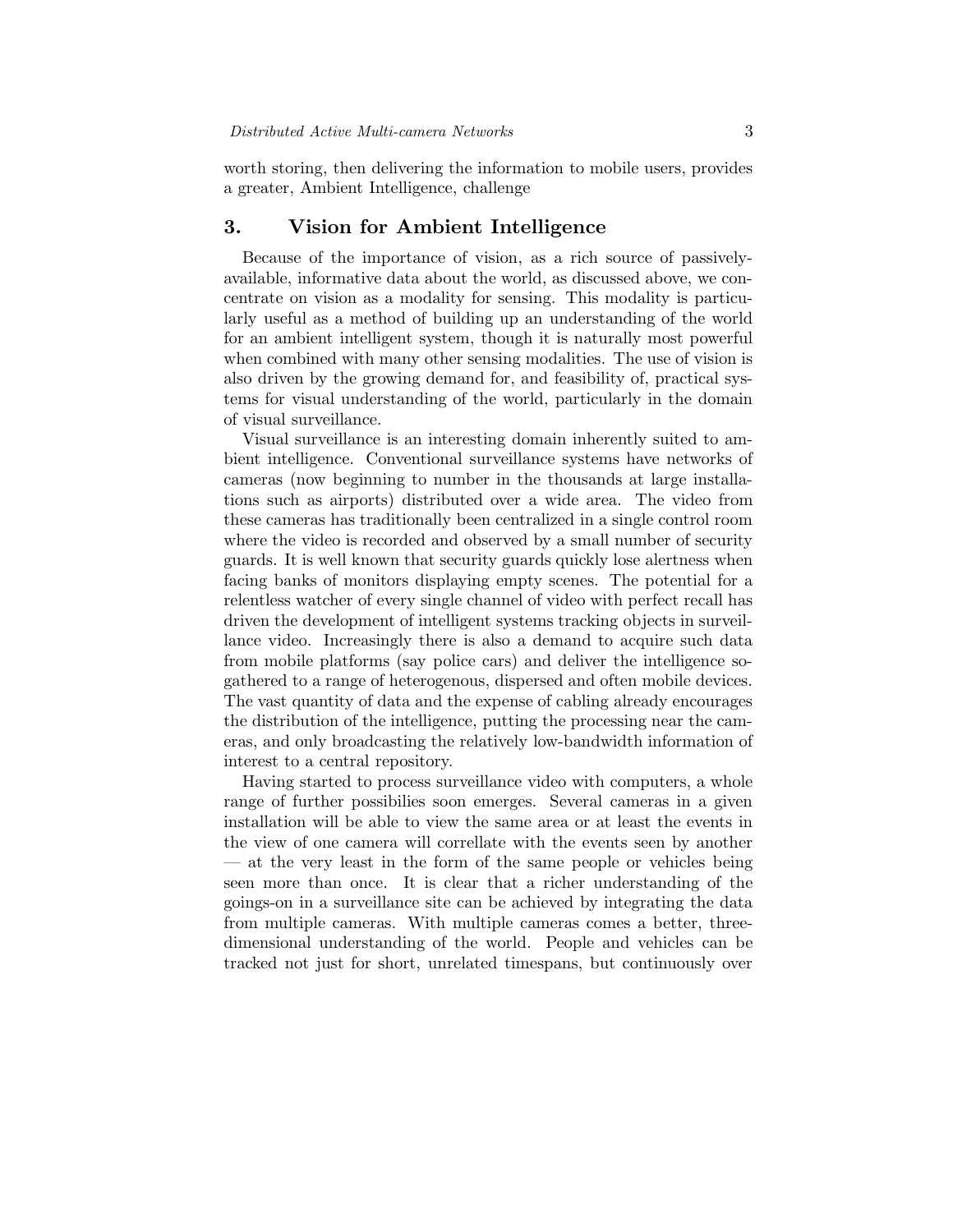the entire time they are in the field of view of the cameras, and activity models can also predict their behavior when out of sight.

Such multi-camera systems increase the need for ambient intelligence as local processing systems need to communicate between themselves, sharing data from their different viewpoints, and further refining their representations before communicating to consumers of their information.

In the remainder of this chapter, we describe a number of the technical challenges involved in building up this rich world view through networks of cameras, as implemented and projected in the IBM Smart Surveillance System. In section 4, we discuss the architectures for communication, followed by single camera object detection and tracking algorithms in Section 5.0. Section 6 describes object normalization for view-invariant reasoning about objects, and Section 7 describes multi-camera strategies for tracking. Section 8 describes work on active camera systems to acquire high-resolution data of objects tracked in static cameras. Finally Section 9 describes the delivery, storage and searching of the tracking data for secure, privacy-protecting, distributed access.

#### 4. Architecture

The IBM Smart Surveillance system is a complete architecture for multi-camera, distributed surveillance video processing, comprising frontend image processing and camera control, local processing to integrate track information from nearby cameras, and a back-end database infrastructure that stores and redistributes the data. Client applications and browse stations access the processed data by issuing queries to the database system.

Figure 1.1 shows an overview of the complete system.



Figure 1.1. Architecture of the PeopleVision system, showing data flows between components.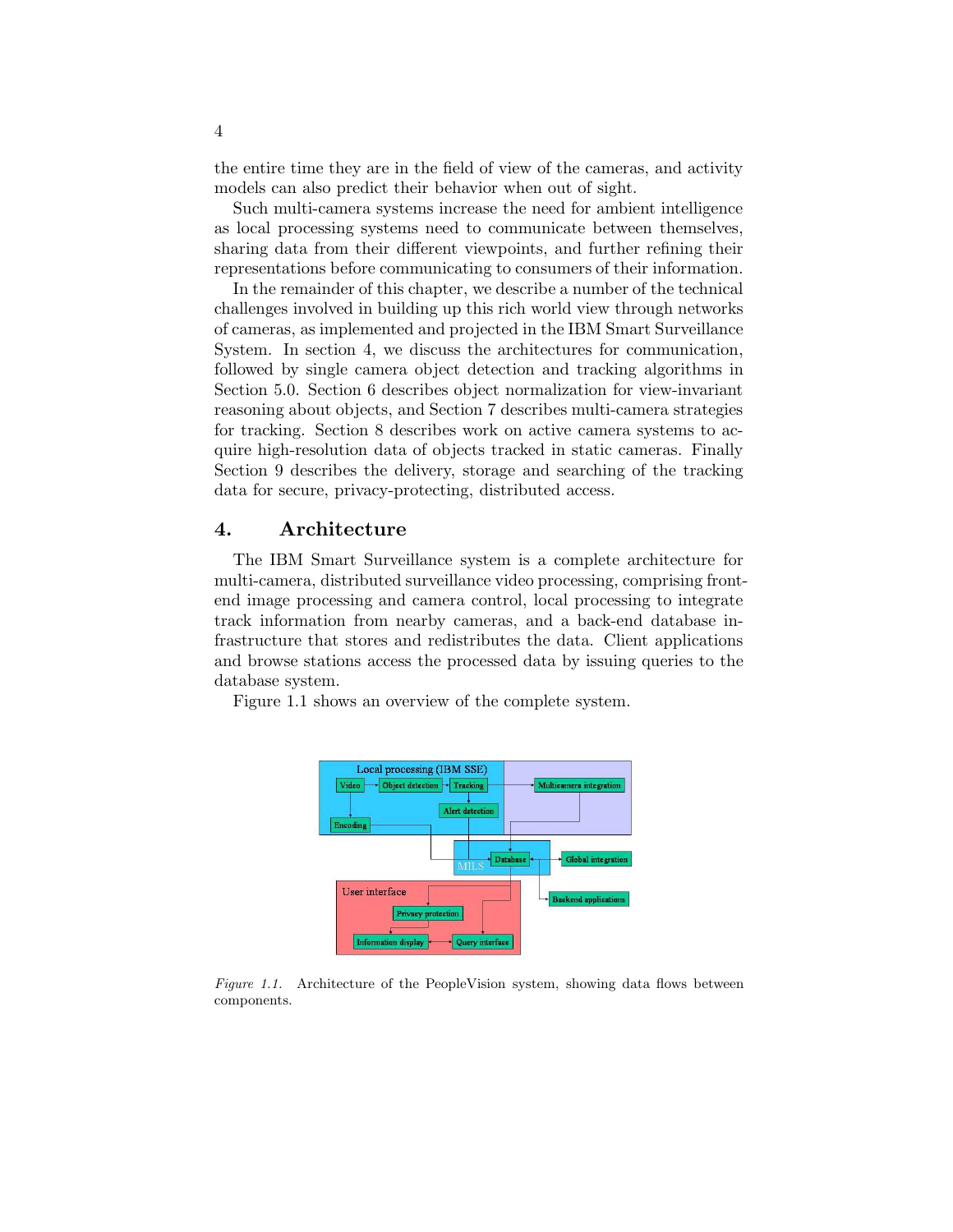Real-time video processing in the form of tracking and object detection (Section 5) is carried out close to the camera, on conventional computers or perhaps by embedded processors or specialised boards. Encoding (and encryption) of video is also carried out on, or as close as possible to, the camera, minimizing bandwidth and wiring requirements. Optionally a privacy camera [9] may be used that preprocesses the video and transmits only privacy-protected video.

Integration operations that exploit local knowledge are also carried out close to the cameras. Such operations include track correspondance between multiple cameras, whether overlapping or close, and active camera control that requires a reliable fast feedback loop. Such systems are described in Sections 7 and 8.

Data from all of these processes are communicated to a global data repository in the form of a conventional, DB2 database for concise numerical and string data and IBM ContentManager for rich media objects, in particular the compressed video streams. This back-end system may be centralized or distributed. These commercial data management products handle all the complex data management tasks (such as backup, security, expiration, distribution, scalability and fast indexing) that are not specific to video surveillance data. Digital data distribution throughout the system can be encrypted, with video using conventional (e.g. MPEG4) video compression and a flexible XML schema for track information and meta-data.

Client applications that may be registered autonomous programs (e.g. elevator controllers, fire alarms etc.) or user-controlled browse stations access the database data through conventional means such as SQL queries. Queries can be formed on database-stored metrics such as colour, size, shape, movement, time, object class. Back-end data monitors observe the data in the database and can be used to add further inferred data, such as associating the recurrence of vehicles or people at different locations or times.

## 5. Tracking and object detection

The PeopleVision Smart Surveillance Engine (SSE) is an automated video surveillance system, constructed around algorithms for object detection and tracking. Using a modular architecture, we have experimented with a number of designs for each component. Object detection and tracking are described in more detail elsewhere [4] but we here give an overview of the principles of operation.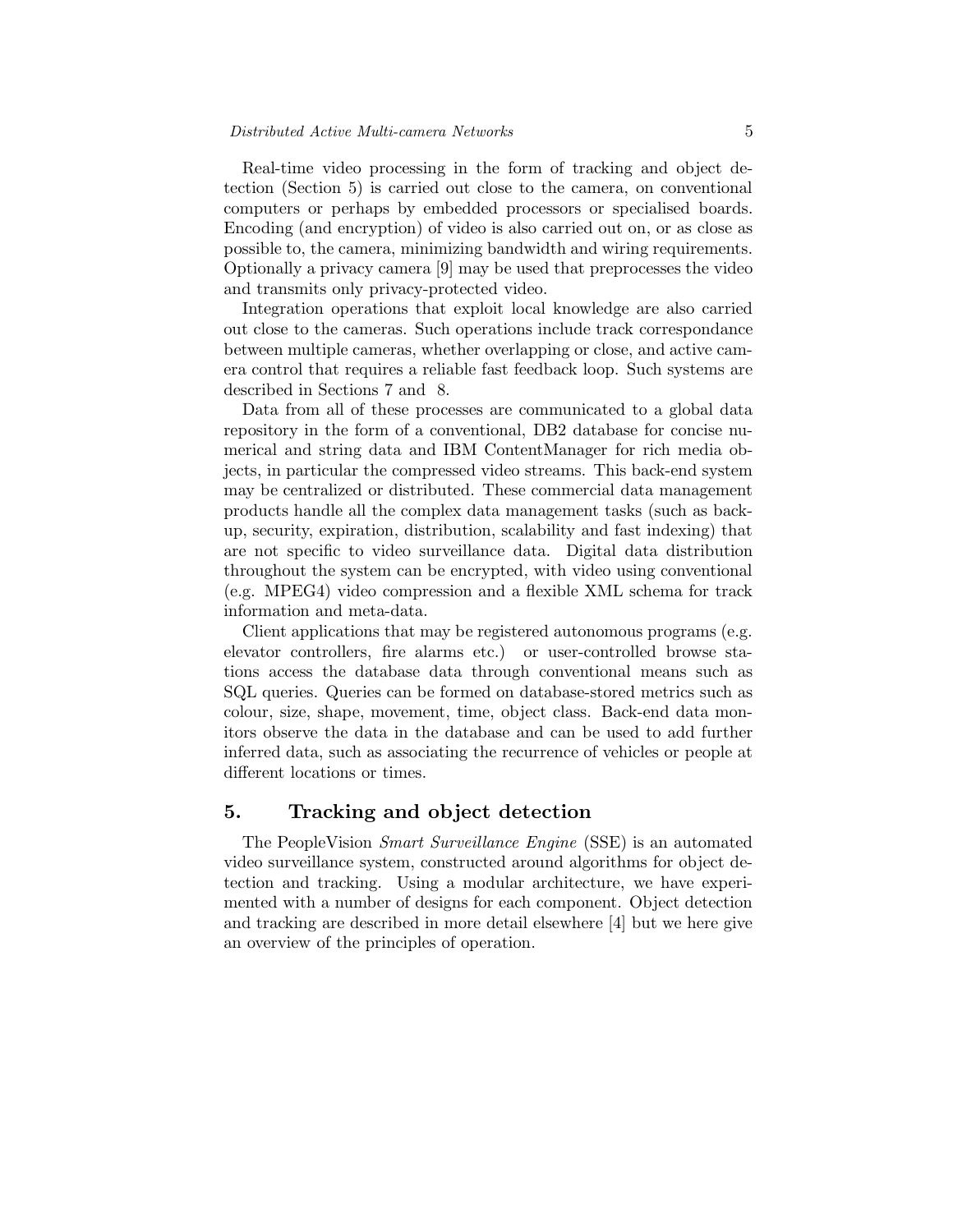#### Object detection

The core method for object detection is background subtraction. This compares an automatically acquired reference image with incoming frames of video. Differences between the two images are areas of change in the image which are considered "objects". A sequence of more sophisticated processing attempts to refine the distinction between true objects and other differences in the images, caused by camera-shake, trees blowing in the wind, lighting changes and shadows.

We have experimented with a variety of object detection algorithms and have two principal approaches: adaptive multi-Gaussian and salient motion. The adaptive multi-Gaussian approach models each pixel as a mixture of Gaussians in colour space, following [10], with refinements that examine texture as a way of distinguishing shadows (that change lightness without changing the texture) from objects (that change texture as well as the colour of a pixel). Additional mechanisms are employed for actively "healing" stationary objects into the background. A preprocessor allows additional normalization mechanisms, for instance detecting and correcting for camera vibration, camera automatic gain controls and automatic white balance, as well as pixel noise correction (to remove camera noise and compression artefacts).

An alternative method of object detection employs salient motion detection to distinguish moving objects from motion in the background. Traditional background subtraction fails when there is motion in the "background" region of the image, for instance if there are trees blowing in the wind, flowing water or waves. The multi-Gaussian approach handles some of these situations, but the salient motion approach detects objects moving infront of more severe distracting motion by detecting consistency in the motion over a number of frames. Optic flow is carried out over the whole image, and motion vectors over successive frames are chained together. Regions of consistent motion over time are detected as moving objects.

#### **Tracking**

Tracking can be seen as a problem of assigning consistent identities to visible objects. Over time we obtain a number of observations of objects (detections by the background subtraction algorithm) but need to label these so that all observations of a given object are given the same label. When one object passes in front of another, partial or total occlusion takes place, with background subtraction detecting a single moving region. By occlusion handling, we hope to be able to segment this region, labelling each part appropriately, and correctly labelling the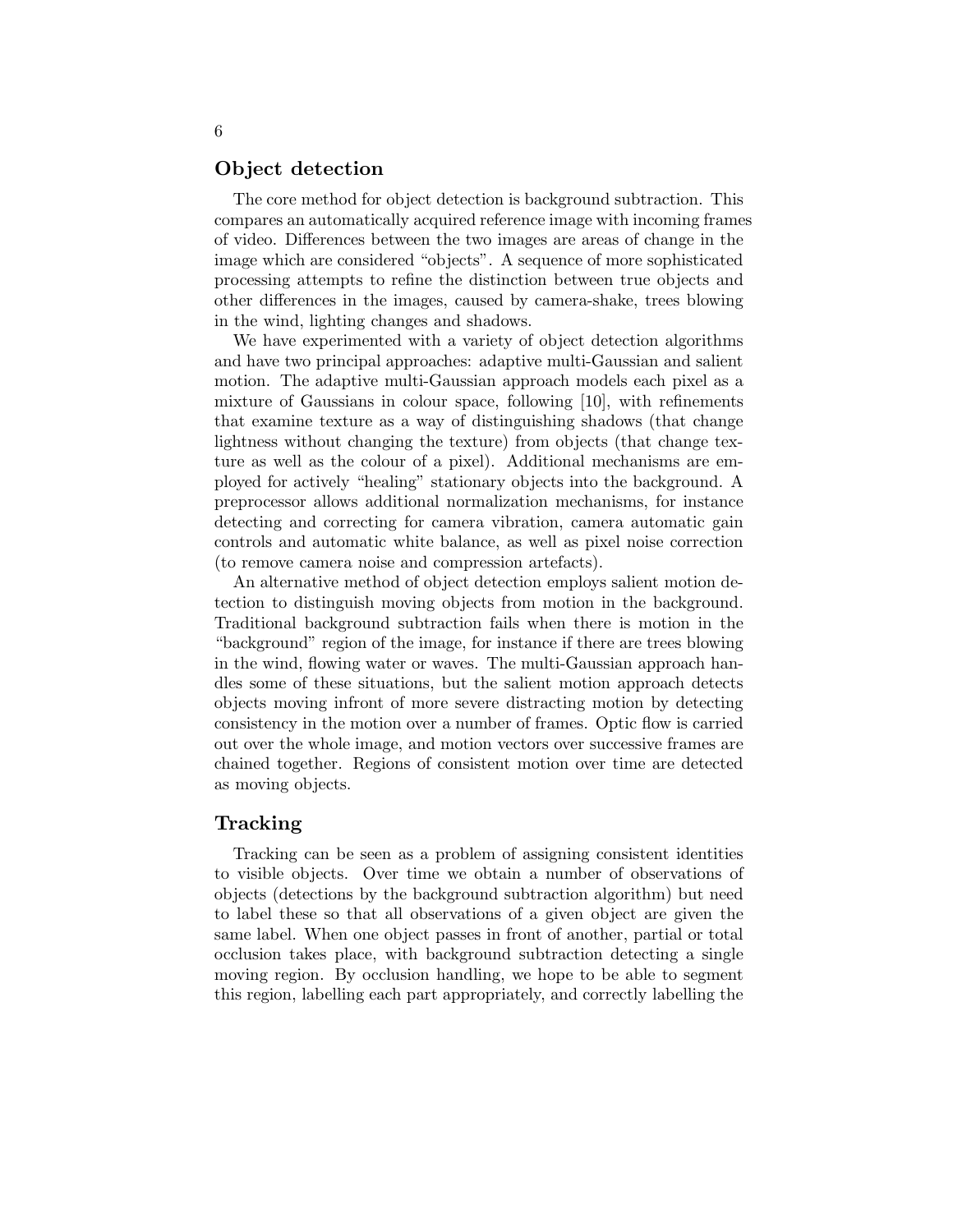detected objects when they separate. In more complex scenes, occlusions between many objects must be dealt with.

When objects are widely separated a simple bounding box tracker is sufficient to associate a track identity with each foreground region. Bounding box tracking works by measuring the distance between each foreground region in the current frame and each object that was tracked in the previous frame, a match being declared if the object overlaps the region or lies very close.

If the foreground regions and tracks form a one-to-one mapping, then the tracking is complete and tracks are extended to include the regions in the new frame using this association. If a foreground region is not matched by any track, then a new track is created, and if a track matches no foreground region, it continues at a constant velocity, but is considered to have left the scene if it fails to match any region for a few frames.

Occasionally, a single track will be associated with two regions. For a few frames this is assumed to be a failure of background subtraction and both regions are associated with the track, but if there are consistently two or more foreground regions, then the track is split into two, to model such cases as when a group of people separate, a person leaves a vehicle, or an object is deposited by a person.

#### Appearance models

More complex interactions where more than one track is associated to one or more foreground regions are handled by a mechanism that uses an appearance model of each tracked object.

An appearance model consists of an image of the object  $-$  a two dimensional array of colour values with a mask indicating which pixels belong to the object. An appearance model is initialized by copying the foreground pixels of a new track. The appearance model can be correllated with detected foreground regions to track the motion of the centroid of an object being tracked by bounding box tracking. At each frame the appearance is updated by copying the current foreground pixels. During an occlusion, the foreground models of all the tracks in



Figure 1.2. Appearance models from a PETS 2001video sequence, showing the appearance of model pixels, as one model recedes (left) and another approaches (right). Pixels not in the model appear black.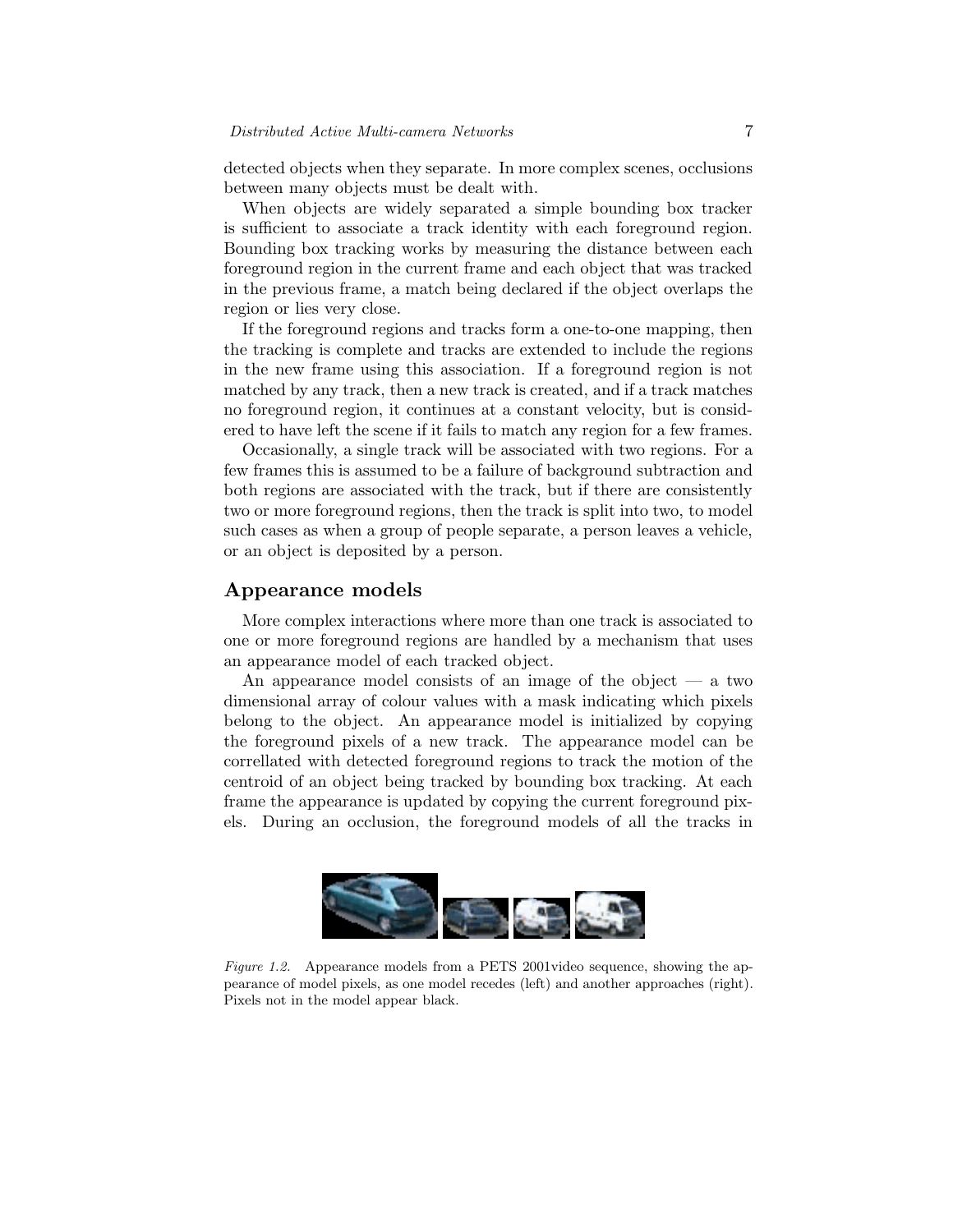the occlusion are used to explain the pixels labelled as foreground by the background subtraction mechanism. We assume a depth ordering among the tracks and try to fit the models front-to-back, building up evidence in an explanation map. The position of each object is predicted with a velocity motion model, then the front-most is localized through correlation. Pixels that fall within the foreground mask of the object are entered into the explanation map as potentially being explained by the track. Subsequent objects are correlated with only those pixels in the foreground region which have no explanation so far, and are entered into the explanation map in their turn.

The explanation map is now used to update the appearance models of objects associated with each of the existing tracks. The depth ordering is recalculated by examining those pixels where two objects overlap. Models which account for these disputed pixels better are considered to lie in front of models which match the colour of the foreground less well. The initial depth ordering at the start of an occlusion is considered to be arbitrary since such occlusions generally occlude only a small fraction of the objects. Each model is only updated in those pixels where the model was the front-most object. Regions of foreground pixels that are not explained by existing tracks are candidates for new tracks.

#### Track data

With this inductive procedure, track records are created for each object during the period it is visible. Track data is trickled to the database for live visualization and real-time search. A series of post-processing operations can also be carried out to filter out some false alarms and other tracking errors.

In addition to object location and appearance, we also use a classification system to decide the type of object (e.g. person or vehicle) which is also stored in the database. Because of the variability in appearance of objects, classification relies on normalization as described in the next section.

## 6. Normalization

Normalization of image data is an important process in order to infer physical properties of objects in the scene measured in invariant units, such as meters or miles per hour. Even if only relative quanitities are required, physical properties of objects, such as their height or size, should be invariant to their location in the image. Measurements from image data must take into account the perspective distortion due to the projection of the world onto the image plane and other distortions such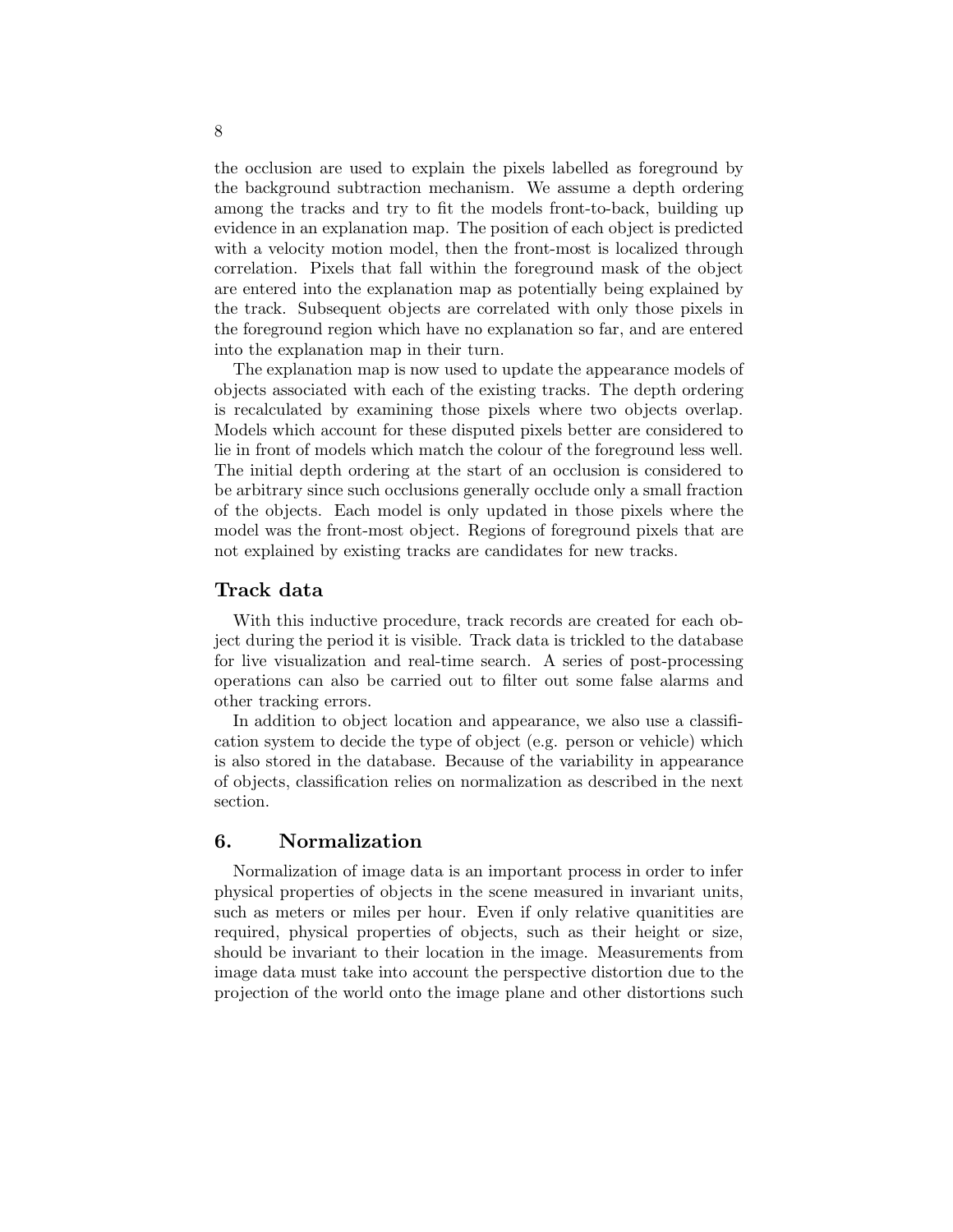as lens distortion. In particular, for typical surveillance video with a far field view (i.e., the camera has its viewing direction nearly parallel to the ground plane), the farther aways an object lies, the smaller its projected image size will be. On the other hand, for an overhead camera looking down at a scene, a person standing more directly underneath the camera will appear foreshortened (Figure 6).

Investigators in digital video surveillance have recently begun to address this issue. Traditionally this has been done by semi-automatic calibration (relying on an expert) or rich geometric primitives in the image (such as parallel or orthogonal lines in the image). But realistic digital surveillance, which can be generally deployed, needs an automated solution.

Lv *et al.* [7] were the first to pioneer an effort to perform selfcalibration of a camera from the tracking data obtained of a walking human. This method computes a 7 parameter transformation from 3D points in the world to 2D points in the image. The parameters are the focal length, the principal point  $(u_0, v_0)$ , three rotation parameters, and the height of the camera from the ground plane. These are computed by finding three orthogonal vanishing points of the imaging system using every pair of observations of a human's projected height and location. With sufficiently high quality data, this method can be used to perform a full intrinsic and extrinsic calibration but in practice is somewhat unstable with realistic tracking data.

More recently, Bose and Grimson [3] proposed a method to perform ground plane rectification based on tracked objects moving at a constant velocity. The rectification can be either affine (making parallel world lines appear parallel in rectified image) or metric (making angles in the world plane equal to angles in the rectified image). This method assumes the ground is planar and it is possible to acquire tracks of objects moving at a constant velocity. In practice, these assumptions cannot always be satisfied. The ground is often not planar and it is difficult observe tracks of objects moving at a constant velocity, in particular for views of pedestrians only or complex intersections/roadways.

Stauffer *et al.* [11] present a method in which projected properties  $P_j$  of a particular track j, are modeled by a simple planar system such that the value of the property varies linearly with the distance from the horizon line:

$$
P_j(t) = s_j(ax_j(t) + by_j(t) + c),
$$
\n(1.1)

where  $t$  represents an instance in time or the frame of the measurement. For each track j, an individual scale factor parameter  $s_j$  and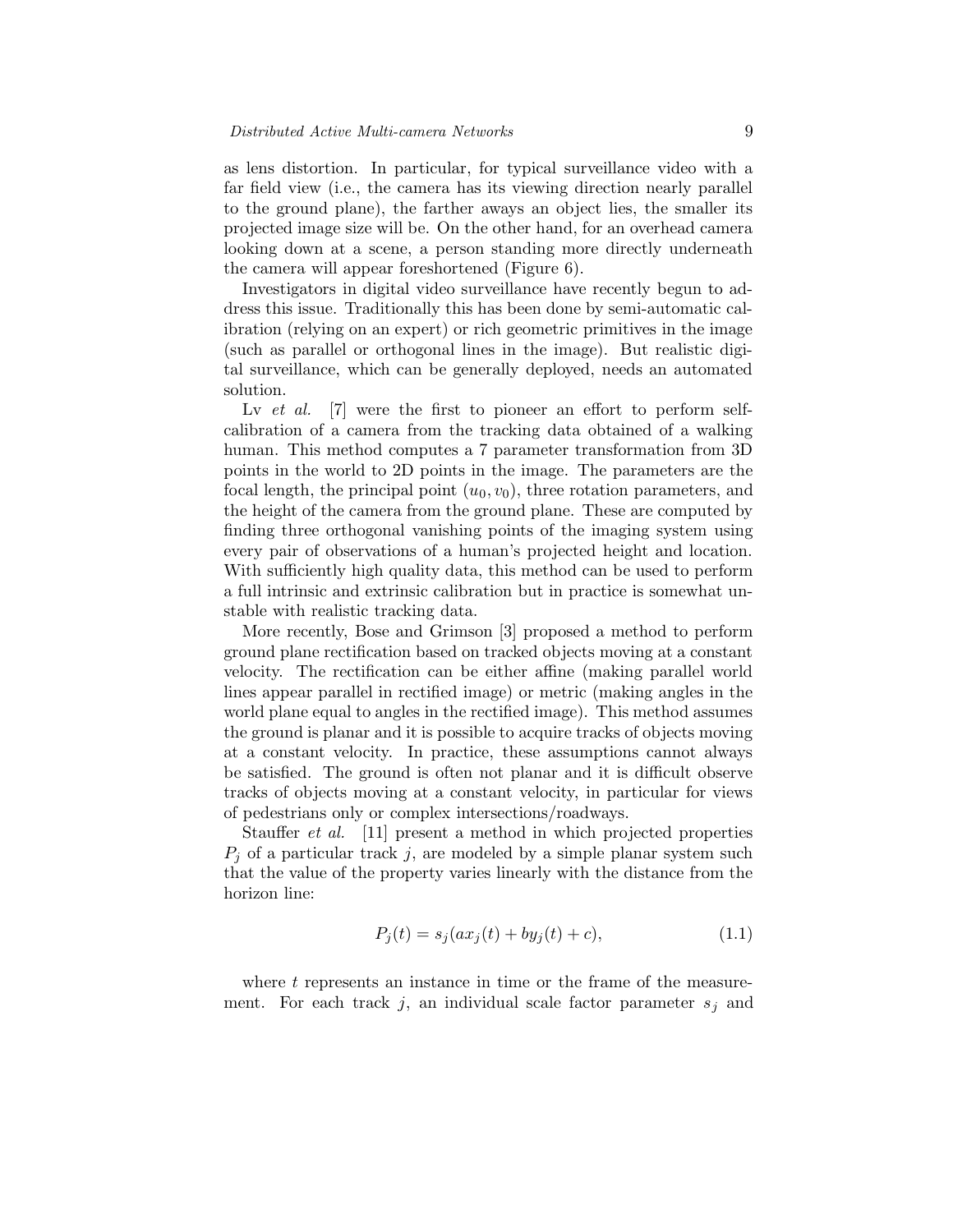three global parameters of the planar model  $(a, b, c)$  are found as the best fit to the observations  $(x_j, y_j)$  for all j. This method is applied to all tracks regardless of the object type (vehicle, pedestrian, animal etc.) The limitation of this approach is that object properties such as height and width depend heavily on the viewpoint direction, particularly for vehicles whose length and width vary greatly. Although in theory, the change in the projected property should vary nearly linearly with distance, this also assumes a planar ground surface, no occlusion, and only perspective distortion.

We propose a method which does not rely on a planar ground surface, is not limited to certain camera viewpoint directions (far field), is not linear/planar, nor does it require objects moving at a constant velocity. Our system relies either on pedestrian data obtained from our classifier or input into the system. In the former case, the classifier is run over a few days, to obtain several sequences in which pedestrians traverse the space. The classifier determines if the track is a person, a vehicle or a group of people. In each case, a confidence measure is assigned to the classification result. Over several days, sequences classified as humans, whose confidence measures are relatively high are selected as input data to the normalization system. This typically finds sequences of pedestrian data without shadows, from decent imaging conditions (no precipitation or wind) and simple pedestrian shape and motions (not carrying objects, wearing hats, holding umbrellas, or performing odd behaviors.)

For each frame j, in the sequence, the position  $(x_i, y_i)$  of the foot of the pedestrian (based on the location of the bottom of the major axis of an ellipse which is fit to the data), the length, H, and orientation,  $\theta$ , of the major axis are used. Normalization is performed by a least squares fitting of a second order polynomial to this data. For each property  $p \in (H, \theta)$ , we minimize the sum of squares:

$$
\min_{a_1,\dots,a_6} \sum_j \left[ p_j - p(x_j, y_j, a_1, \dots, a_6) \right]^2 \tag{1.2}
$$

where  $a_1, \ldots, a_6$  are the coefficients of the polynomial. For each position in the image, we can predict the height and orientation of the projected image of a person (Figure 6).

From this information, we can also normalize any of a range of metrics used by the surveillance system. Normalized metrics include area, length, major/minor axis length, major axis angle, and velocity magnitude. For subsystems which rely on frame to frame alignment of the detected object, such as appearance-based tracking or recurrent motion estimation for the classifier, normalized metrics alleviate the need to scale to an initial segmentation and to estimate a re-scaling on a frame-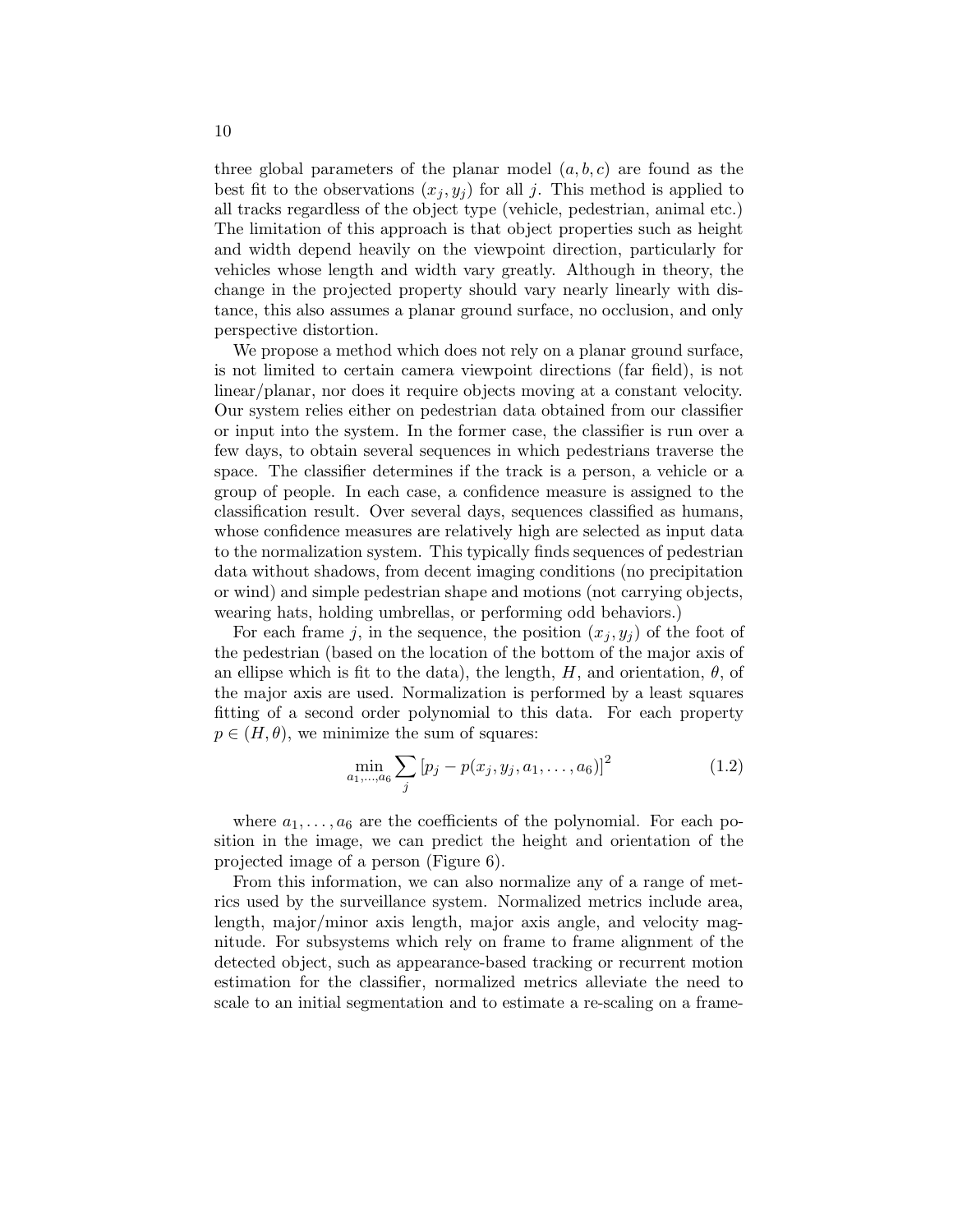to-frame basis. It is also now possible to distinguish if a projected view is getting larger for other reasons, such as change in 3D position.

Many subsystems of an automated digital surveillance system can benefit from this normalization. The frame-to-frame tracker can predict frame-to-frame size and orientation changes for appearance-based alignment, or even ignore objects which are smaller for their location than objects of interests for that location should be.

An object classifier can better distinguish physical objects based on properties which are invariant to image location such height, width or speed. For a multi-camera system with either overlapping or nonoverlapping views, normalization information can be used to improve matching of object tracks. Lastly, forensic retrieval systems can now search based on absolute sizes and ignore the complex variations due to perspective distortion and the range of viewpoints across different cameras.



| Size     | Orientation |
|----------|-------------|
| (pixels) | (degrees)   |
| 11       | 85          |
| 18       | 80          |
| 21       | 95          |



| Size     | Orientation |
|----------|-------------|
| (pixels) | (degrees)   |
| 24       | 65          |
| 20       | 81          |
| 18       | 90          |
|          |             |

Figure 1.3. The top picture shows a typical surveillance far field view of a scene. A person appears smaller the farther away they are. The table to the right shows the change in size and orientation of a human at each of the three locations. The bottom picture is an overhead camera looking down at a scene. A person appears smallest when they are more directly underneath the camera. The table at right shows the change in size and orientation of the corresponding person in the scene. These size/orientation values are predicted for the given position based on prior data and can be used to normalize the live data at each position and across camera views.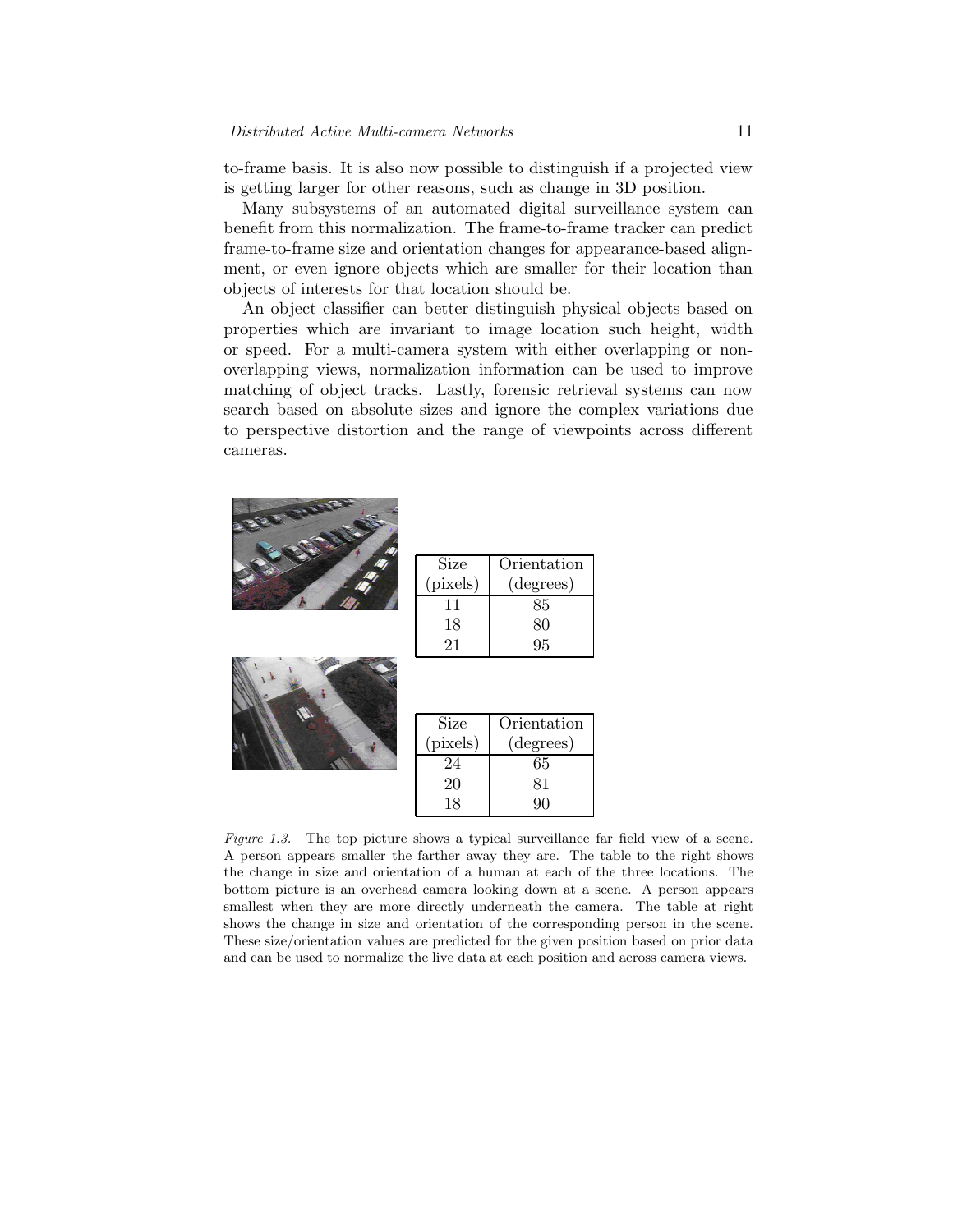#### 7. Multi-camera coordination

Ambient intelligence becomes particularly valuable when a system includes multiple cameras. Integrating information between image processing systems that interpret the video locally requires local communication between intelligent devices. The representational power of such systems increases far beyond the abilities of a system that replicates independent video interpretation systems.

We can distinguish three kinds of intercamera relations according to the proximity of the cameras fields of view:

- overlapping,
- close,
- distant.

Any or all of these relations may be found in a multi-camera system. When cameras overlap, tracking systems can synchronously combine information to disambiguate tracking and derive richer models of objects seen from multiple viewpoints. As described in the next section, resolutions of the two cameras might be radically different, enabling significantly enhanced representations of tracked objects. Overlapping cameras also allow unambiguous continuous tracking of objects over extended regions far beyond the field of view of a single camera. [1]. Overlapping fields of view can be explicitly coded into a system with calibration, or can be learnt by watching the behaviour of tracks over some extended training period, and detecting correllations [11].

When two cameras have non-overlapping but close fields of view, similar continuous tracking can also be carried out, but this requires a degree of inference and a concomitant uncertainty. Training allows a system to learn the interconnection between cameras fields of view  $[5, 6]$  — learning when and where objects leaving one camera's field-of-view are likely to be detected in another's.

So far, in the peoplevision system we have only examined the case of cameras with overlapping fields of view. The cameras are calibrated with respect to one another using a homography (a linear transform from image coordinates in one view to image coordinates in another view, that applies to points lying on the ground plane). Objects are tracked using our conventional 2D tracking algorithms in each view, but using the homography, we can know when and where tracks in one view should be visible in another's. Matching tracks are then associated and given a common label, allowing continuous tracking over extended regions.

12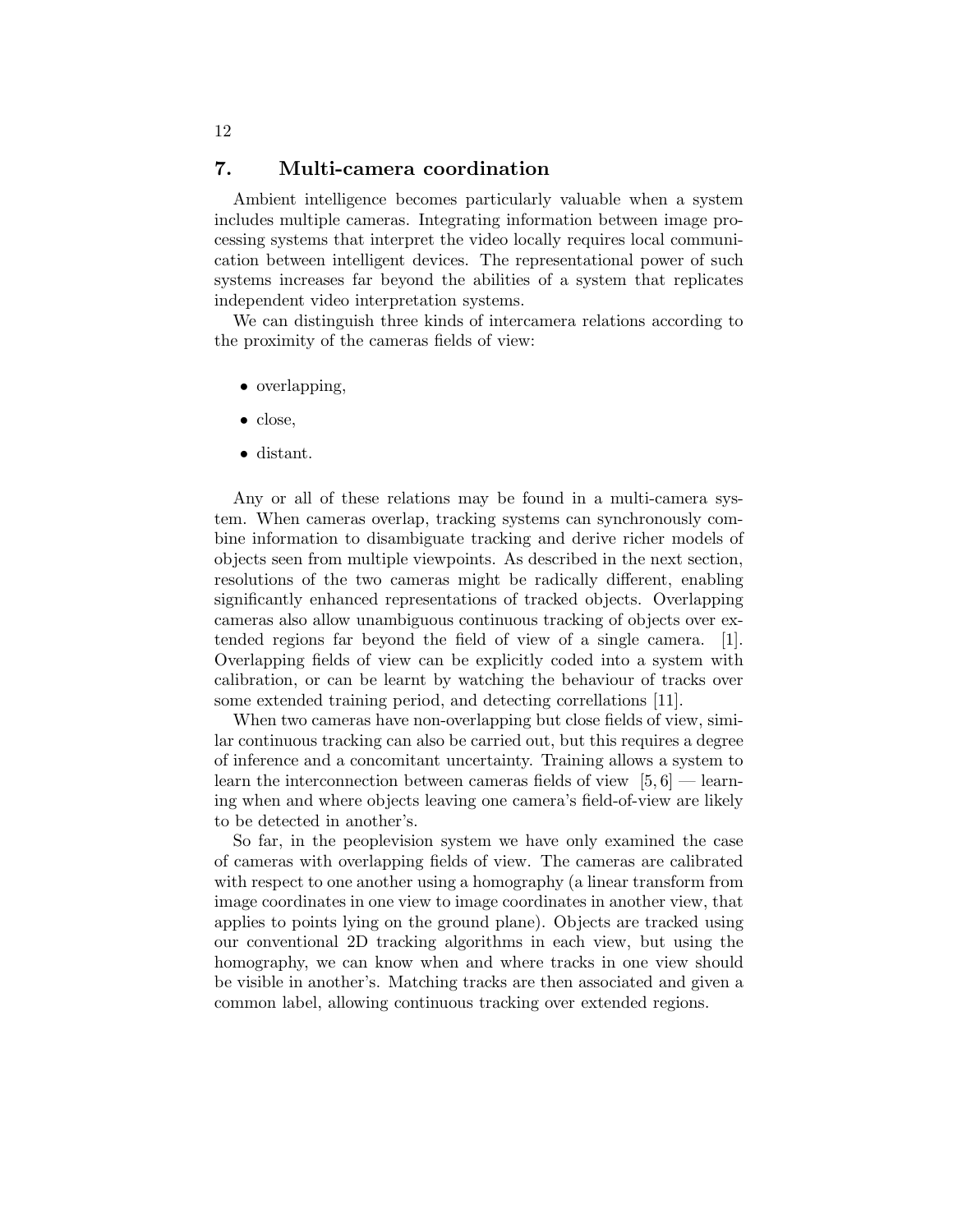

Figure 1.4. Overlapping views from two cameras. When the object in camera 2 (right) enters the field of view of camera 1 (left), the two tracks are registered and tagged as relating to the same object.

#### 8. Multi-scale image aquisition

In many camera installations, resolution limits the capabilities of the system. Currently deployed surveillance system almost exclusively use analog video, and are often monochrome and stored on poor-quality, time-multiplexed analog video tapes. The blurred grey images of surveillance footage are familiar from television, seemingly never clear enough to identify a criminal. While quality is improving, and digital technologies promise higher quality and higher resolution, resolution will be limited for years to come. Supposing that a face recognition system requires 100 pixels across a face to perform recognition  $-$  to identify any face in a 100m wide space would require a 40 gigapixel static camera- far beyond current projections and data-handling capabilities. In practice, surveillance systems requiring high resolution images use the foveation principle seen in human vision — of directing a high-resolution sensor to areas of particular interest. Security guards steer pan-tilt-zoom (PTZ) cameras with a joystick, or use preset zoom positions to quickly examine points of regular interest.

As with all video surveillance though, the guards are fallible. They must be alert to detect an incident in the first place and then require great skill to track when a person must be tracked continuously across multiple cameras. (For instance, a continuous video record may be required to obtain a conviction for shoplifting.) There is the further problem that it becomes impossible to track more than one target at once. Faced with these problems, we have developed several multi-scale video acquisition systems that use automatically-controlled PTZ cameras to acquire close-up images of tracked objects.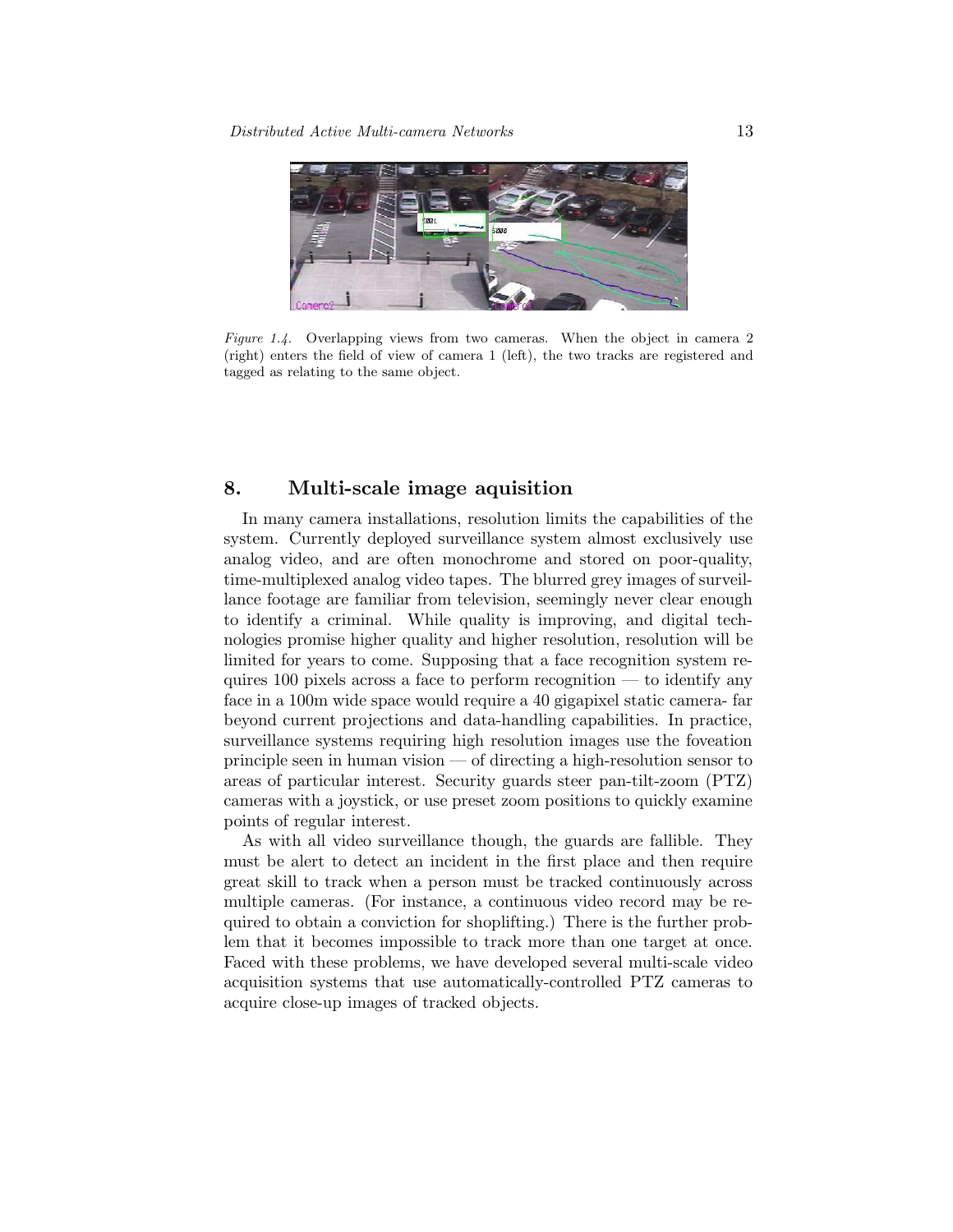## Active Head Tracking and Face Catalogging

One such multi-scale acquisition system is the Active Head Tracker. This uses three or more calibrated cameras to acquire high resolution images of heads and faces. The system is conceived of as an image acquisition or preprocessing system for a number of human understanding systems, from face recognition to focus of attention determination and audio-visual speech recognition.

The system, shown in Figure 1.5 is based upon independent twodimensional tracking in each of two static cameras. Typically the cameras are wide angle to achieve joint coverage of a wide operational area. Applying our tracking algorithms gives us the position of each independently moving object in each image. 3-dimensional calibration of the cameras allows triangulation of the two sets of object tracks to obtain both a correspondance between the objects in the two sets, and a 3D position for each object. To triangulate on a distinctive position, we triangulate the 2D centroid of the head in each view, which approximates to the projection of a 3D central point. The head is found by an algorithm that analyses the contour of the segmented object looking for an object part whose position and shape is consistent with being a head.



Figure 1.5. The active head tracker. Top left: a person seen by one of the fixed, wide-angle cameras. Bottom left: a close-up view captured by the PTZ camera (seen bottom right). Top right: the track of the person's head projected into the horizontal plane.

The 3D wide-baseline stereo triangulation gives a 3D position for absolute spatial indexing of object tracks and the disambiguation of occlu-

14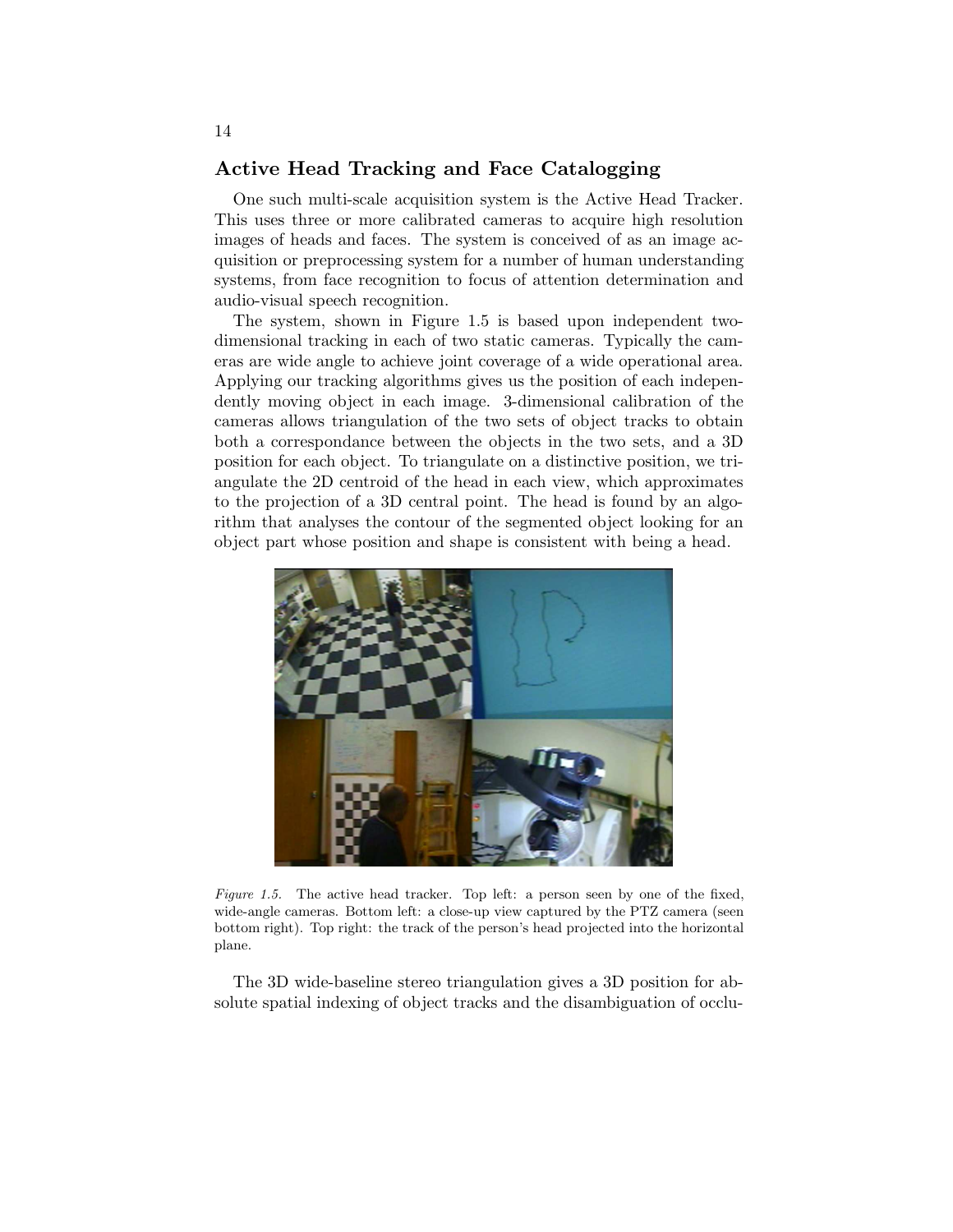sions that might present difficulties to a single camera, or even narrowbaseline stereo system. It also provides a target point for the active image acquisition system. A calibrated Pan-Tilt-Zoom camera is directed towards the target point and zoomed appropriately to capture the whole head area, taking into account both positioning errors from triangulation and the object speed — a wider zoom being necessary to ensure that faster objects are kept in the frame. The active head tracker provides a significant magnification compared to the static cameras.

In a refinement of this open-loop active head tracking system, a face detection system is applied to the PTZ camera output. Should the imaged head be facing the camera, a face is detected and the camera is servoed in (with a negative feedback control loop now making the system independent of any calibration, segmentation and triangulation errors) until the face fills the video image. A still or video clip is recorded and stored in a database, for human or machine face recognition.

A further extension to the system is the development of sophisticated camera scheduling policies that control the assignment of multiple cameras among the multiple people being tracked by the system. The choice of camera policy is application-dependent. The addition of a multicamera head pose estimation system [12] that operates at head resolutions as low as  $8 \times 8$  pixels and thus can be applied in the wide-angle views, allow us to determine, in an absolute, world coordinate system the head orientation of the subjects allows the system to direct at each subject the camera most likely to see the subject's face.

#### Uncalibrated, multi-scale data acquisition

An alternative path that we have followed for the acquisition of multiscale data is to use a single, uncalibrated camera to trigger foveation by one or more active cameras. In this system, a single fixed camera observes an overview, and an operator selects in the image a number of regions of interest for which high-resolution images are desired (Figure 8.0). For each of these regions, a separate PTZ camera is steered to zoom in on the area of interest, and the steering parameters are recorded and associated with the region of interest. For each available PTZ camera, a separate set of regions and zoom coordinates can be chosen.

After this simple training operation, the system runs autonomously, tracking targets in the 2D view of the static camera (as in Section 5 and steering the corresponding PTZ camera to the associated PTZ coordinates when any object enters one of the regions of interest. Again camera assignment becomes an important, but application dependent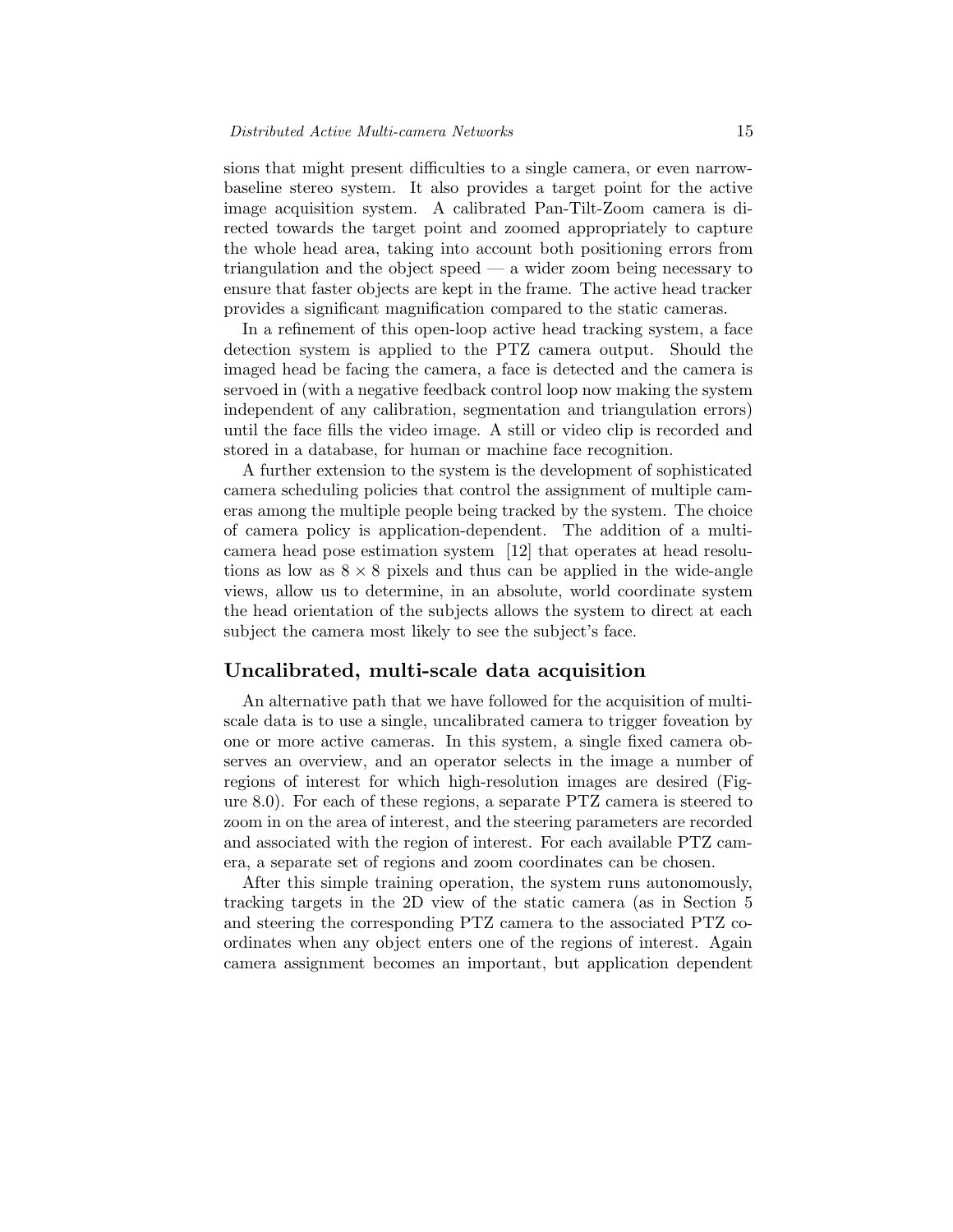

Figure 1.6. Multi-Scale image acquisition. The top right pane shows the static, "master", camera's view point. The other panes show the views of the steerable "slave" cameras. Boxes in the master's view show regions of interest for which steering parameters of the other cameras have been set up.

aspect of the problem. A typical assignment policy might follow these rules:

- For a single object steer all cameras at the target all the time.
- Assign one camera to each of multiple objects according to which has the best view (for instance "best" might be interpreted as the camera with target area whose centre the object is closest to, or the camera which can be steered to point at the target in the shortest time). Assign additional cameras evenly to the targets of which they have the best views.
- After following an object for a given period of time, permute the camera assignments so that alternate views of a target are acquired (e.g. left and right sides).
- Steer all available cameras to certain designated targets, e.g. shoplifters.

Once a camera is in place looking at the intended target zone, captured images are taken immediately and periodically, and are sent with tracking information to the central database. The track browsing and query program allows the user to select a track and see all the zoomed-in images associated with that track.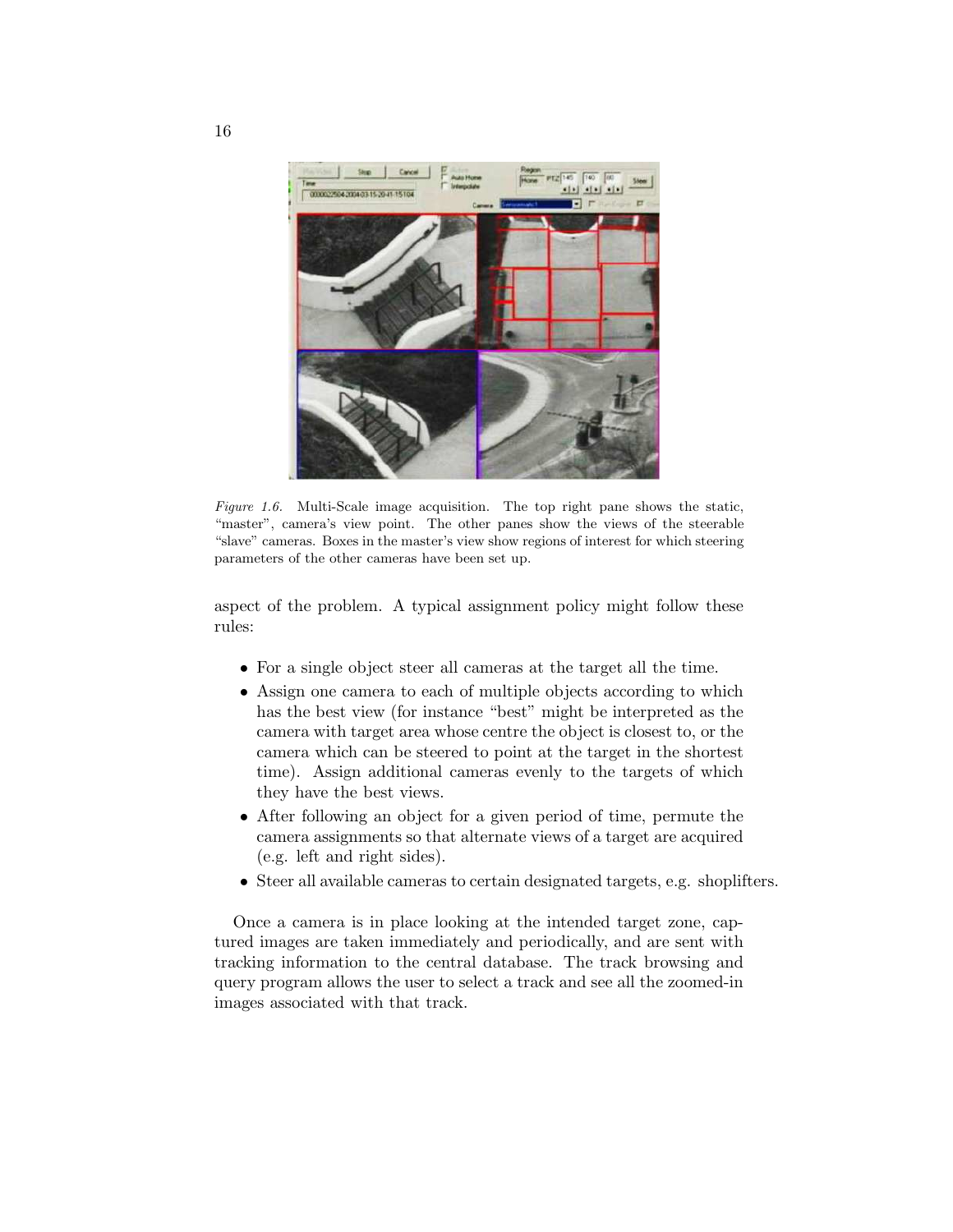#### Extensions

A refinement of the system allows it to operate with a single camera acting as both the master (fixed) and the slave (PTZ) camera. As above, the object detection and tracking are run on the video from the camera with a wide-angle view. Regions of interest are drawn in this field of view and associated with close-up PTZ parameters for the same camera examining the area of interest. When a tracked object enters a region of interest, tracking is suspended, the camera steers to the close-up viewpoint, acquires images for some fixed period (or until some condition is met, such as there being no motion in the close-up view), and then zooms out and recommences tracking. In this way, we have designed a system that autonomously captures licence plate images from every vehicle driving up to an entry barrier, while maintaining an overview of a wide area when no vehicle is at the barrier.

More complex scenarios can also be handled with the system, for instance having multiple master cameras that can each be slaved to acquire close-ups in each other's fields of view when there is no activity in their own.

Extensions to the system are being developed, including continuous control of the PTZ camera based on tracking in the fixed camera; and tracking within the moving PTZ camera view.

#### 9. Indexing Surveillance Data

The vision and active camera control technologies described above process torrents of video data to extract streams of useful information. The information can be used to trigger real time alerts of events requiring human attention, but also provides a rich data stream for delivery to other devices, and for storage and post-hoc searching.

In our Middleware for Large Scale Surveillance (MILS) architecture, individual smart surveillance engines, or groups of collaborating smart surveillance engines that share information about common tracks, communicate tracking information to a database that may be centrally controlled or decentralized. In our implementation SSEs trickle live track data in XML data chunks to a DB2 database. The database aggregates track information and summarizes that information in track summaries that allow rapid searches over large quantities of surveillance data from long periods of time and multiple cameras.

Searches can be on any of the data stored in the database, from track motion (position and speed at any time, or aggregated motion), to model appearance (size, colour, type) to aggregate queries that describe multiple attributes for a single track or combination queries involving multiple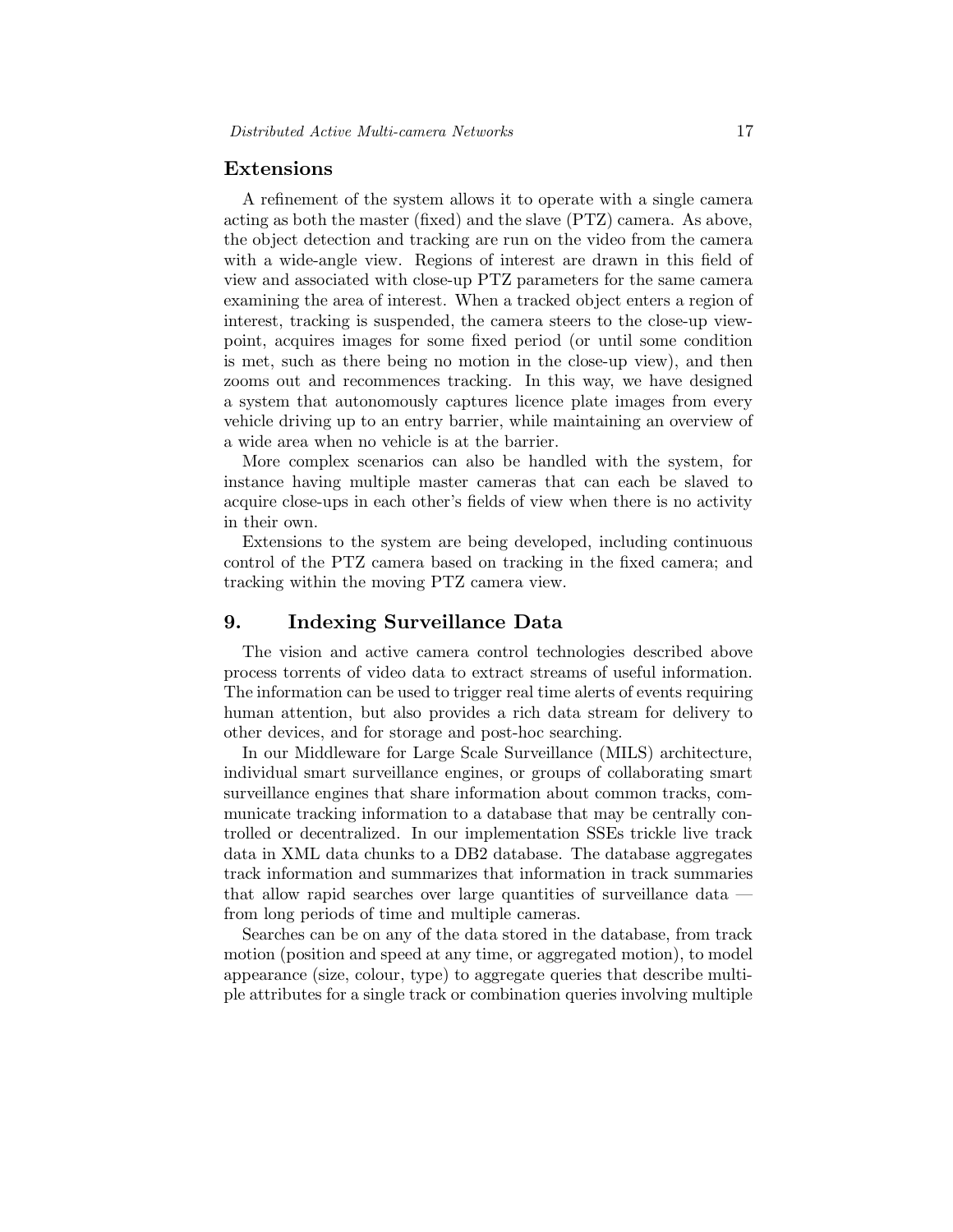tracks. Larger scale queries can be statistical in nature or involve aggregation of data over long periods of time. Some examples of the queries that could be answered by such a database query engine are as follows:

- Show all blue cars travelling north-to-south this morning.
- Show the fastest vehicle track in a given time period.
- Show who abandoned this luggage and where they are now.
- Show the average speeed of people at a location.
- Show all tracks that came close to a particular person (handoff detection).

#### Visualization

Since the database contains the background appearance, and the appearance and motion of all objects, a highly compressed summary video can be rendered from the database contents, allowing rapid visualization of all incidents meeting search criteria, even over low-bandwidth networks. In parallel to tracking and database storage, a typical system will also encode and index a high fidelity digital video record that can be played back to visualize query results. We have created browsing applications that can deliver the summary information (e.g. to a hand held device) or the full video in response queries or browsing.

## 10. Privacy

Since video surveillance is a powerful tool with considerable privacy implications, we have also been investigating ways to protect privacy in a video surveillance system. The techniques we have developed centre on the idea of re-rendering video information according to the object oriented representation extracted by our video understanding system. Our ideas on video privacy are more fully explained in a separate paper [9].

The tracking, detection and classification of objects results in a separation of the video into independent streams for the background and each tracked object. Given this information, we can rerender the video manipulating each of these streams independently, for instance replacing each object by a solid rectangle that conveys the location, size and motion of an object without carrying any information about appearance and thus race, age, gender etc. Such rerendering can be tuned to the application in question and governed by access control lists and privacy policies that, for instance, allow security guards to override the obscuration, and permit law-enforcement officers access to raw, unchanged data.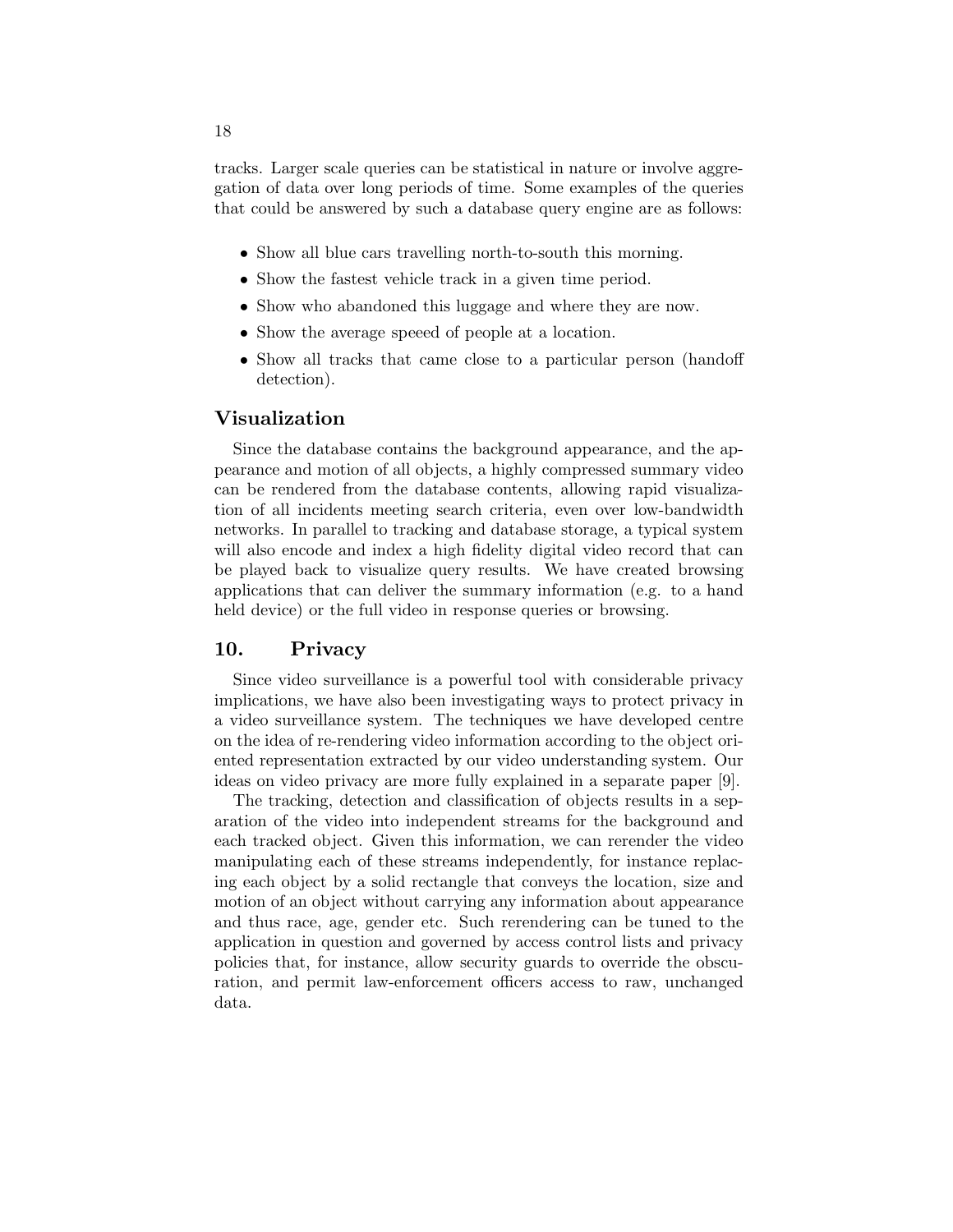Such a capability has been added into our MILS infrastructure, with tracked regions being blurred out in video playback for users with restricted priviledges.

## 11. Conclusions

In this chapter we have presented the IBM Smart Surveillance System that is a distributed system for the understanding of visual input from a network of cameras. The system is an exploration of a particular kind of ambient intelligent system with distributed sensors, local processing and delivery of resulting data to mobile users over wireless networks. The system extracts rich useful information that can drive real-time alarms or be searched after-the-fact as an index to stored video.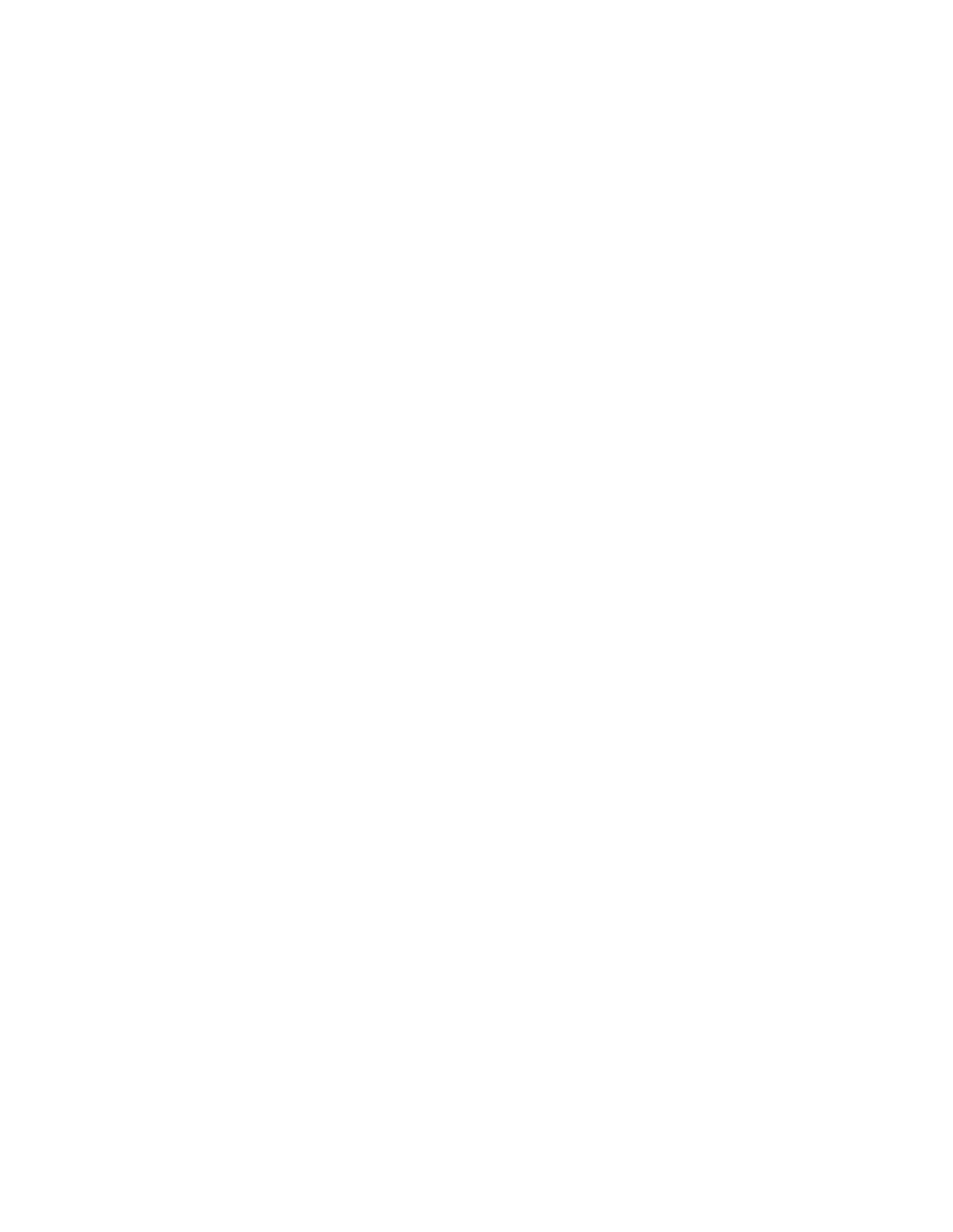# References

- [1] J. Black and T. Ellis. Multi camera image tracking. In International Workshop on Performance Evaluation of Tracking and Surveillance, 2001.
- [2] R.M. Bolle, J.H. Connell, S. Pankanti, N.K. Ratha, and A.W. Senior. Guide to Biometrics: Selection and Use. Springer-Verlag, New York, 2003.
- [3] B. Bose and E. Grimson. Ground plane rectification by tracking moving objects. In *Joint IEEE Int'l Workshop on VS-PETS*, pages 9–16, October 2003.
- [4] J. Connell, A.W. Senior, A. Hampapur, Y.-L. Tian, L. Brown, and S. Pankanti. Detection and tracking in the ibm peoplevision system. In IEEE International Conference and Multimedia Expo, 2004.
- [5] T.J. Ellis, D. Makris, and J.K. Black. Learning a multi-camera topology. In J. Ferryman, editor, PETS/Visual Surveillance, pages 165–171. IEEE, October 2003.
- [6] S. Khan and M. Shah. Consistent labeling of tracked objects in multiple cameras with overlapping fields of view. IEEE Trans. Pattern Analysis and Machine Intelligence, 25(10), October 2003.
- [7] F. Lv, T. Zhao, and R. Nevatia. Self-calibration of a camera from video of a walking human. In Proc. International Conference on Pattern Recognition, pages 562–7, August 2002.
- [8] G. Potamianos, C. Neti, G. Gravier, A. Garg, and A.W. Senior. Recent advances in the automatic recognition of audiovisual speech. Proceedings of the IEEE, 2003.
- [9] A.W. Senior, S. Pankanti, A. Hampapur, L. Brown, Y.-L. Tian, and A. Ekin. Blinkering surveillance: Enabling video privacy through computer vision. IEEE Security and Privacy, 2004.